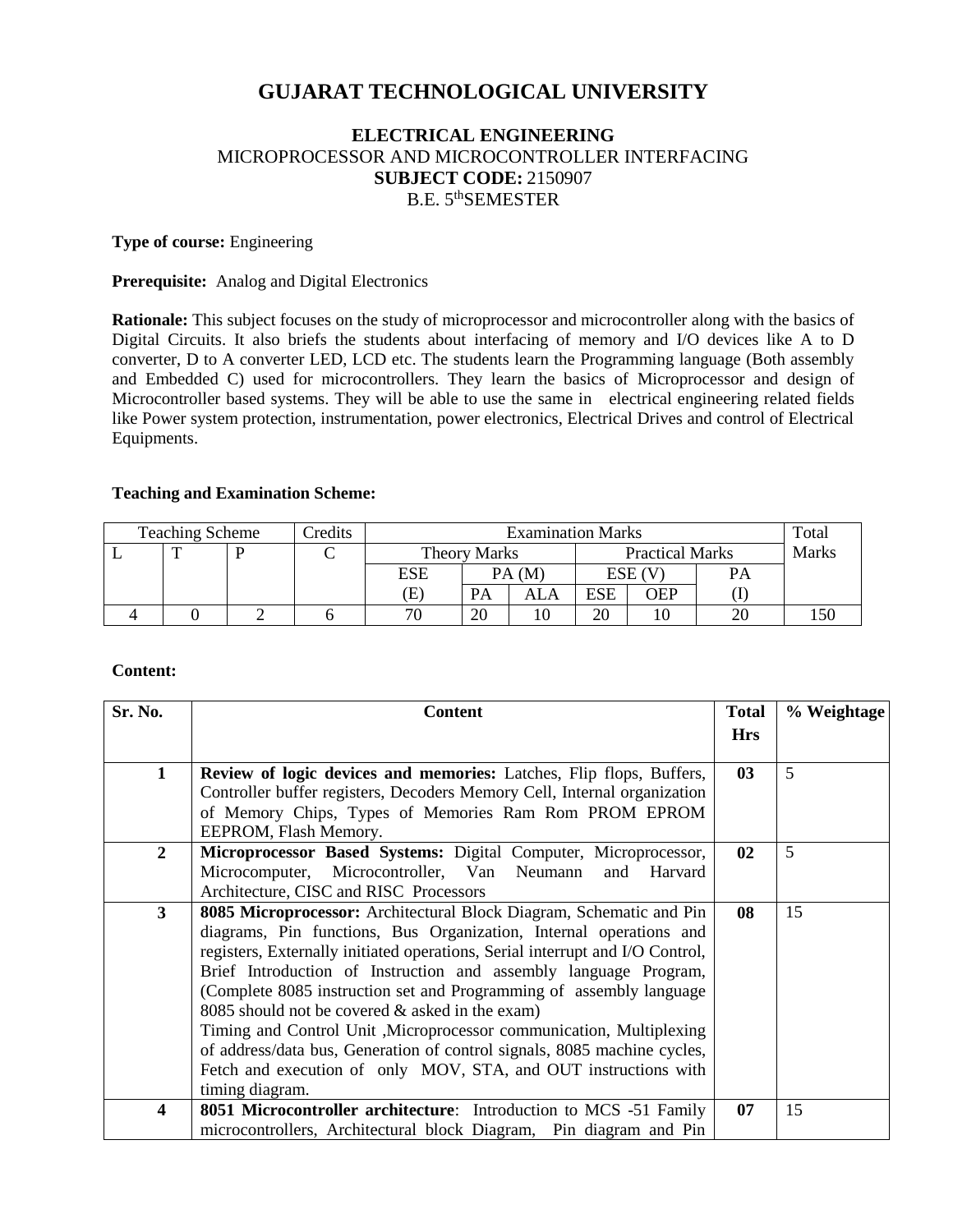|                  | Functions General Purpose and Special Function Registers, , Oscillator    |                 |    |
|------------------|---------------------------------------------------------------------------|-----------------|----|
|                  | and clock circuit, Reset circuit, I/O Port circuits, Memory organization, |                 |    |
|                  | Internal program and data memory.                                         |                 |    |
| 5                | Introduction to Program Development Tools (IDE): Concept of IDE,          | 02              | 20 |
|                  | Editor, Assembler, Compiler, Linker, Simulator, Debugger and              |                 |    |
|                  | assembler directives.                                                     |                 |    |
| 6                | 8051 Assembly language programming: Programming model of 8051,            | 08              |    |
|                  | Addressing modes, data transfer instructions, I/O Port programming,       |                 |    |
|                  | Arithmetic and Logical instructions, Bit level instructions, Branching    |                 |    |
|                  | instructions (Jump and loop Jump and call), Concept of stack, subroutine  |                 |    |
|                  | and related instructions, writing programs (like time delay using loop,   |                 |    |
|                  | data conversions HEX to ASCII, BCD to ASCII, use of look up table etc)    |                 |    |
|                  | in assembly language 8051 and testing the same using IDE.                 |                 |    |
| $\overline{7}$   | 8051 Programming in C:Data types in 8051 C, programming for time          | $\overline{05}$ | 10 |
|                  | delay, I/O programming in 8051 C, Logic operations in 8051 C, Control     |                 |    |
|                  | statements and loops in embedded C, Functions and Arrays in embedded      |                 |    |
|                  | C, Data conversion programs in 8051 C, , Accessing code ROM space         |                 |    |
|                  | using 8051 C, Data serialization using 8051 C.                            |                 |    |
| 8                | External Memory Interfacing: Memory address decoding, interfacing         | 02              | 20 |
|                  | 8031/8051 with ROM/EPROM and Data ROM                                     |                 |    |
| $\boldsymbol{9}$ | 8051 Timer/Counter and Programming: Use of counter as timer,              | 03              |    |
|                  | Timer/Counters and associated registers, Various modes of timer/counter   |                 |    |
|                  | operations, Time delay programs in Assembly language/ Embedded C          |                 |    |
| 10               | 8051 Serial Port and Programming: Basics of serial communication,         | 03              |    |
|                  | RS232 standards, 8051 connection to RS232, Serial data input/output and   |                 |    |
|                  | associated registers, Various modes of serial data communication, serial  |                 |    |
|                  | data communication programs in Assembly language/ Embedded C              |                 |    |
| 11               | 8051 Interrupts: Concept of Interrupt, interrupt versus polling, Types of | 04              |    |
|                  | interrupts in 8051, Reset, interrupt control and associated registers,    |                 |    |
|                  | interrupt vectors, Interrupt execution, RETI instruction, software        |                 |    |
|                  | generated interrupt, interrupt handler subroutine for timer/counter and   |                 |    |
|                  | serial data transmission/reception in Assembly language/ Embedded C,      |                 |    |
| 12               | Applications and design of microcontroller based systems: Interfacing     | 09              | 15 |
|                  | of LEDs, 7 Segment display device, LCD display, DIP Switches, Push        |                 |    |
|                  | Button switches, Key denounce techniques, Keyboard connections load       |                 |    |
|                  | per key and matrix form, Interfacing A/D converter, D/A converter,        |                 |    |
|                  | Relay, opto isolator stepper motor and DC motor.                          |                 |    |

## **Suggested Specification table with Marks (Theory):**

| <b>Distribution of Theory Marks</b> |         |         |         |         |         |  |  |  |
|-------------------------------------|---------|---------|---------|---------|---------|--|--|--|
| R Level                             | J Level | A Level | N Level | E Level | C Level |  |  |  |
| 20                                  | 20      | 30      | 10      | 10      | 10      |  |  |  |

# **Legends: R: Remembrance; U: Understanding; A: Application, N: Analyze and E: Evaluate C: Create and above Levels (Revised Bloom's Taxonomy)**

Note: This specification table shall be treated as a general guideline for students and teachers. The actual distribution of marks in the question paper may vary slightly from above table.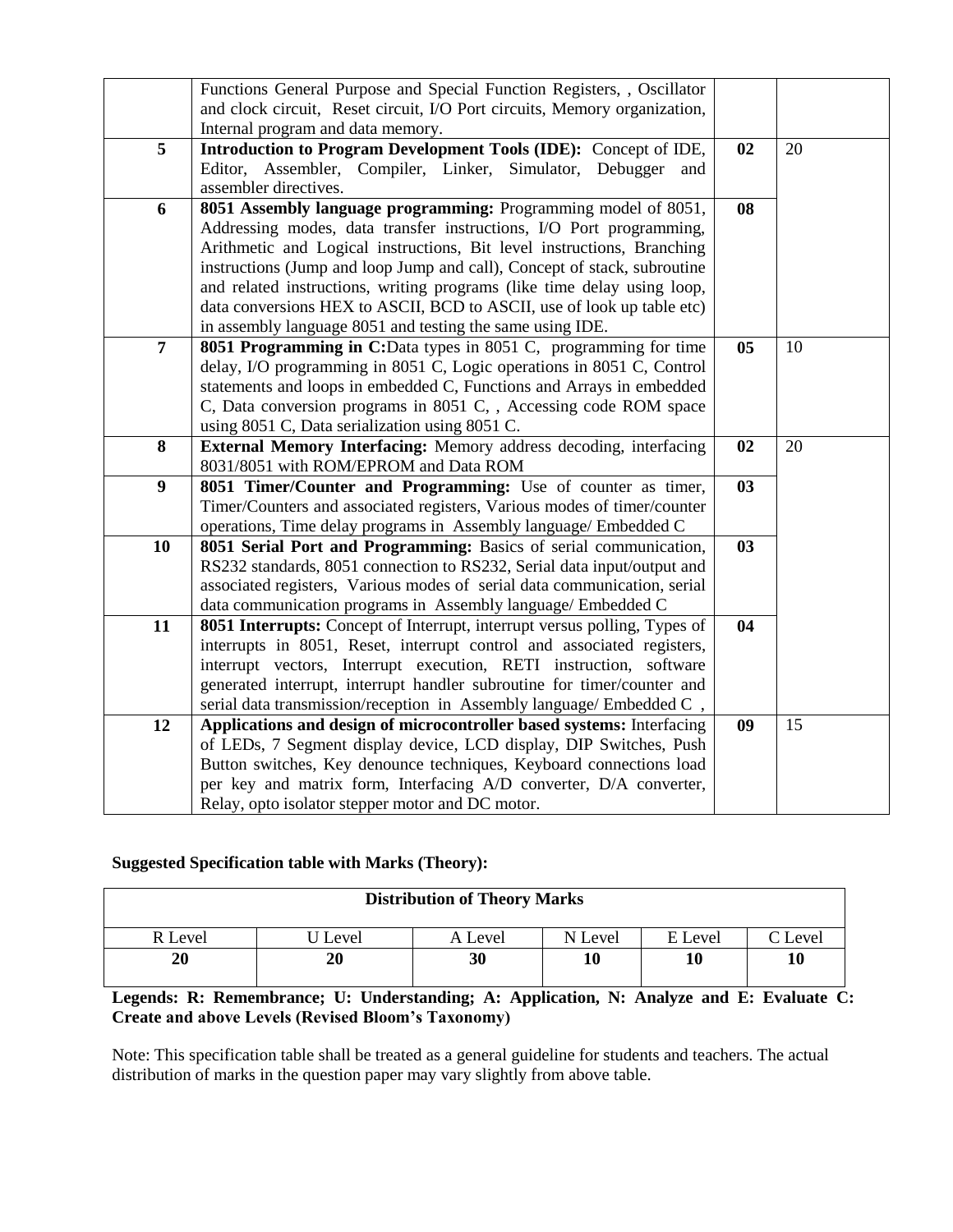## **Reference Books:**

- 1. Microprocessor Architecture, Programming, and Applications with the 8085, By Romesh Gaonkar, Penram International Publishing (India) LTD.
- 2. The 8051 Microcontroller and Embedded Systems Using Assembly and C, 2/e by Muhammad Ali Mazidi, Janice Gillispie Mazidi and Rolin McKinlay ( Second Edition , Pearson Education)
- 3. The 8051 Microcontroller & Embedded Systems using Assembly and C By K. J. Ayala, D. V. Gadre (Cengage Learning , India Edition).
- 4. Using the MCS-51 Microcontrollers By Han Way Huang Oxford Uni Press
- 5. Programming and Customizing the 8051 Microcontroller by Myke Predko Tata Mcgraw Hill.

## **Course Outcome:**

After learning the course the students should be able to:

- 1. Apply the concept of buses, microprocessor architecture and interrupts.
- 2. Interface memory and I/O devices with 8 bit microprocessor/microcontroller
- 3. Describe 8 bit microcontroller architecture-of MCS -51 family
- 4. Program assembly language programming/ C programming of 8051
- 5. Design microcontroller based small system

## **Suggested List of Experiments:**

- 1. Introduction to IDE and Assembler directives.
- 2. 8051 Assembly language programming for addition, subtraction, multiplication and division of two 8-bit numbers .
- 3. 8051 Assembly language programming for block data transfer between internal and external memory including overlapping blocks.
- 4. 8051 Assembly language programming using Arithmetic instructions
- 5. 8051 Assembly language programming using Logical Instructions
- 6. 8051 Assembly language programming for code conversions
- 7. 8051 Assembly language programming for Timers in different modes.
- 8. I/O port programming in embedded C.
- 9. Timers and Counters programming in embedded C for time delay and frequency measurement using ISRs.
- 10. Digital clock programming using 7- segment display in embedded C.
- 11. Programming of LCD in embedded C.
- 12. Programming of keyboard in embedded C.
- 13. Serial communication and UART programming in Embedded C.
- 14. Programming of parallel ADC and DAC in embedded C.
- 15. Interfacing Stepper Motor.
- 16. Speed Control of DC motor using PWM Technique and Microcontroller
- 17. Designing of SCR firing Circuit for D. C. Converter using Microcontroller
- 18. Interfacing Relay and opto isolators using Microcontroller

## **Design based Problems (DP)/Open Ended Problem:**

- 1. Frequency and Pulse with measurement using microcontroller 8051
- 2. Temperature Measurement and control using microcontroller 8051
- 3. Measurement of Electrical Quantity using microcontroller 8051
- 4. Communication between microcontroller 8051 and Computer
- 5. Triac triggering using microcontroller 8051